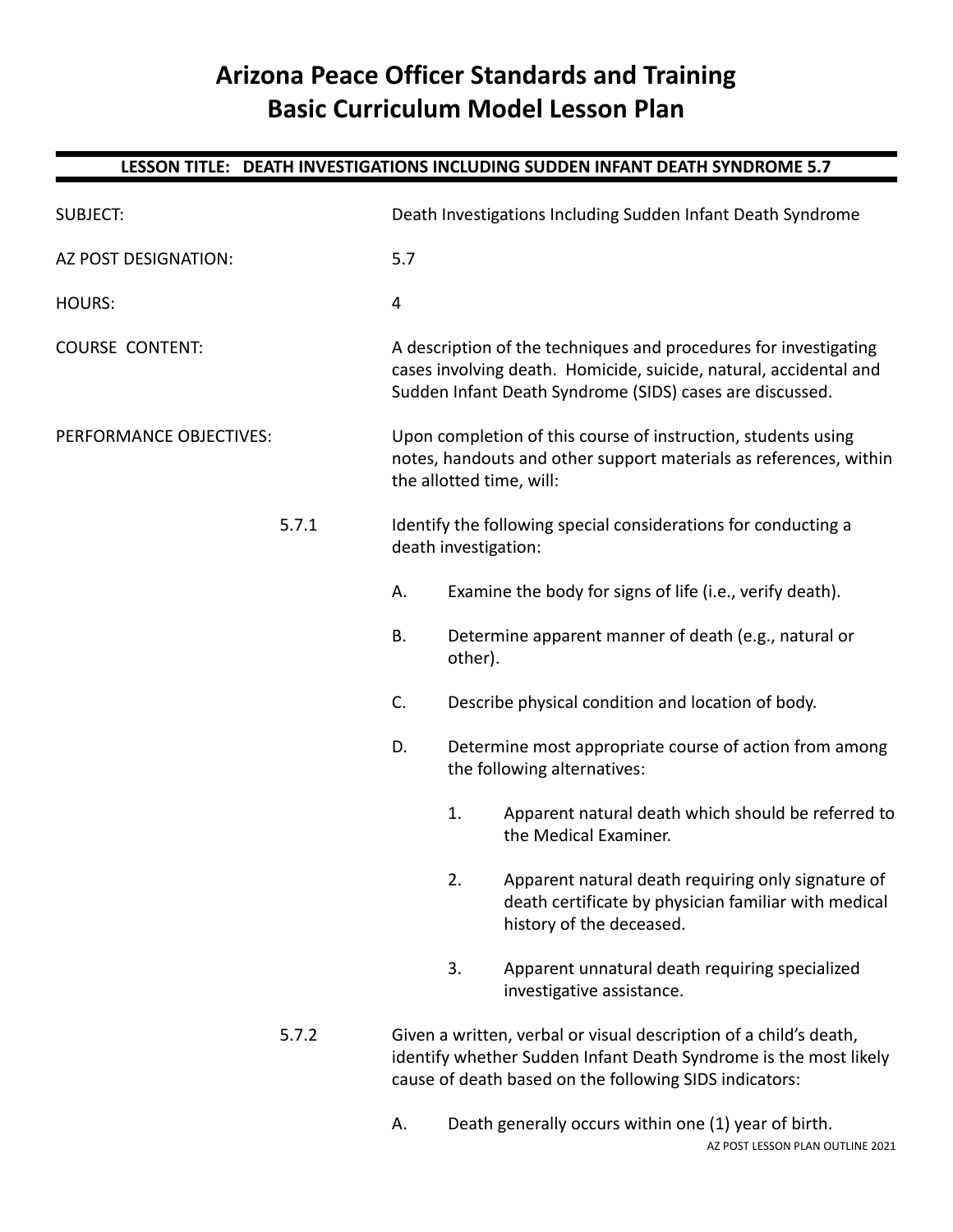- B. Death generally occurs during a sleep period.
- C. SIDS infants appear to have been healthy.
- D. Generally, there are no visible signs of trauma.
- E. Frothy or blood-tinged mucous or vomit may be present in, or around, the nose and/or mouth.
- 5.7.3 Identify who may legally pronounce a person dead.
- 5.7.4 Identify the following methods of committing suicide and the physical appearance features of the victim associated with each:
	- A. Gunshot wound.
	- B. Hanging.
	- C. Poisoning.
	- D. Carbon monoxide inhalation.
	- E. Suffocation or physical injury.
	- F. Slashed wrists.
- 5.7.5 Identify the meanings of the following terms:
	- A. Abrasion.
	- B. Ante mortem.
	- C. Contusion.
	- D. Incision.
	- E. Laceration.
	- F. Lividity.
	- G. Rigor mortis.
	- H. Post mortem.
- 5.7.6 Identify the following special considerations for conducting a suicide investigation: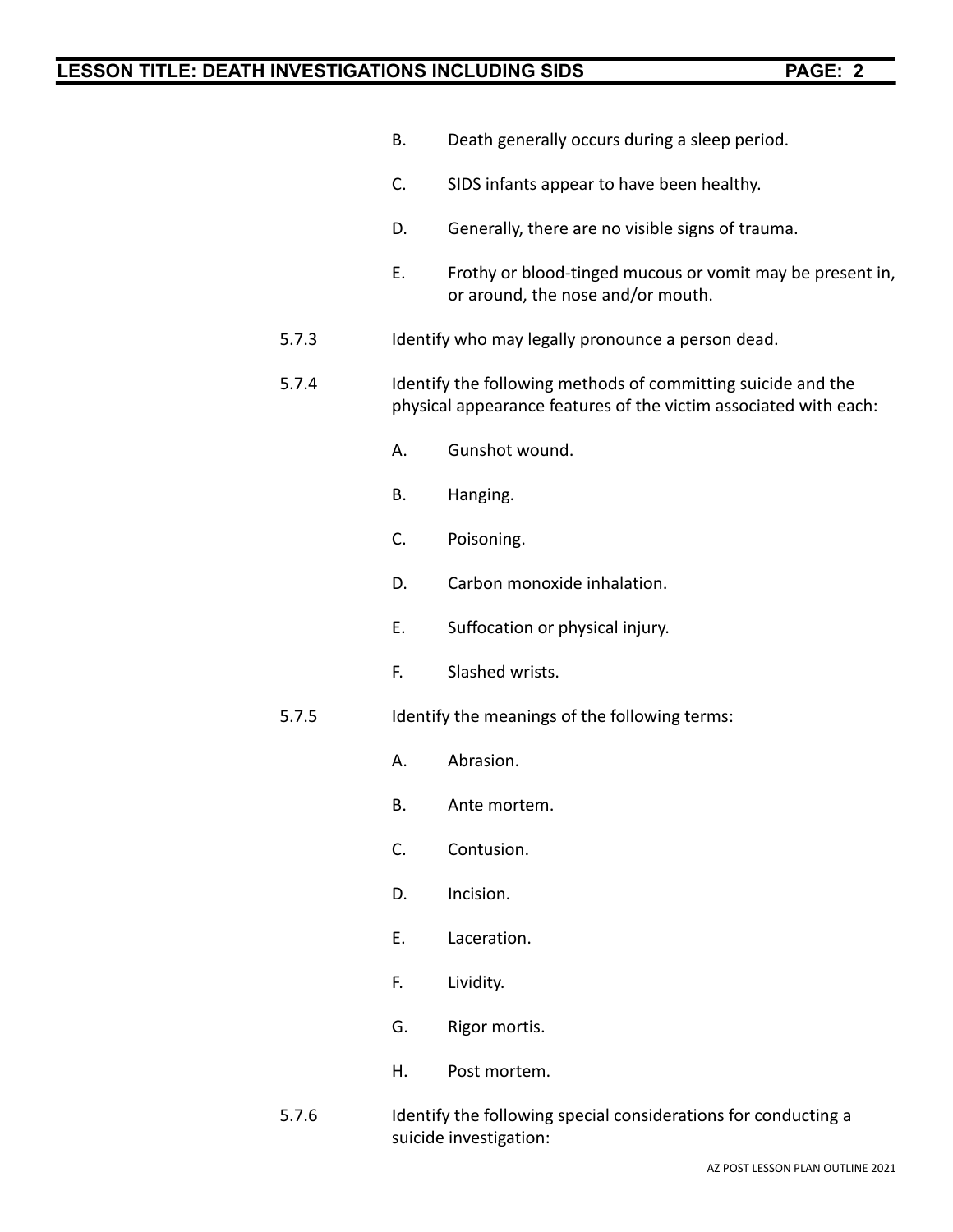- A. Collect any drugs/medications and/or drug/medication containers.
- B. Obtain information as to the victim's psychological/emotional history.
- C. Obtain information as to any prior suicide attempts.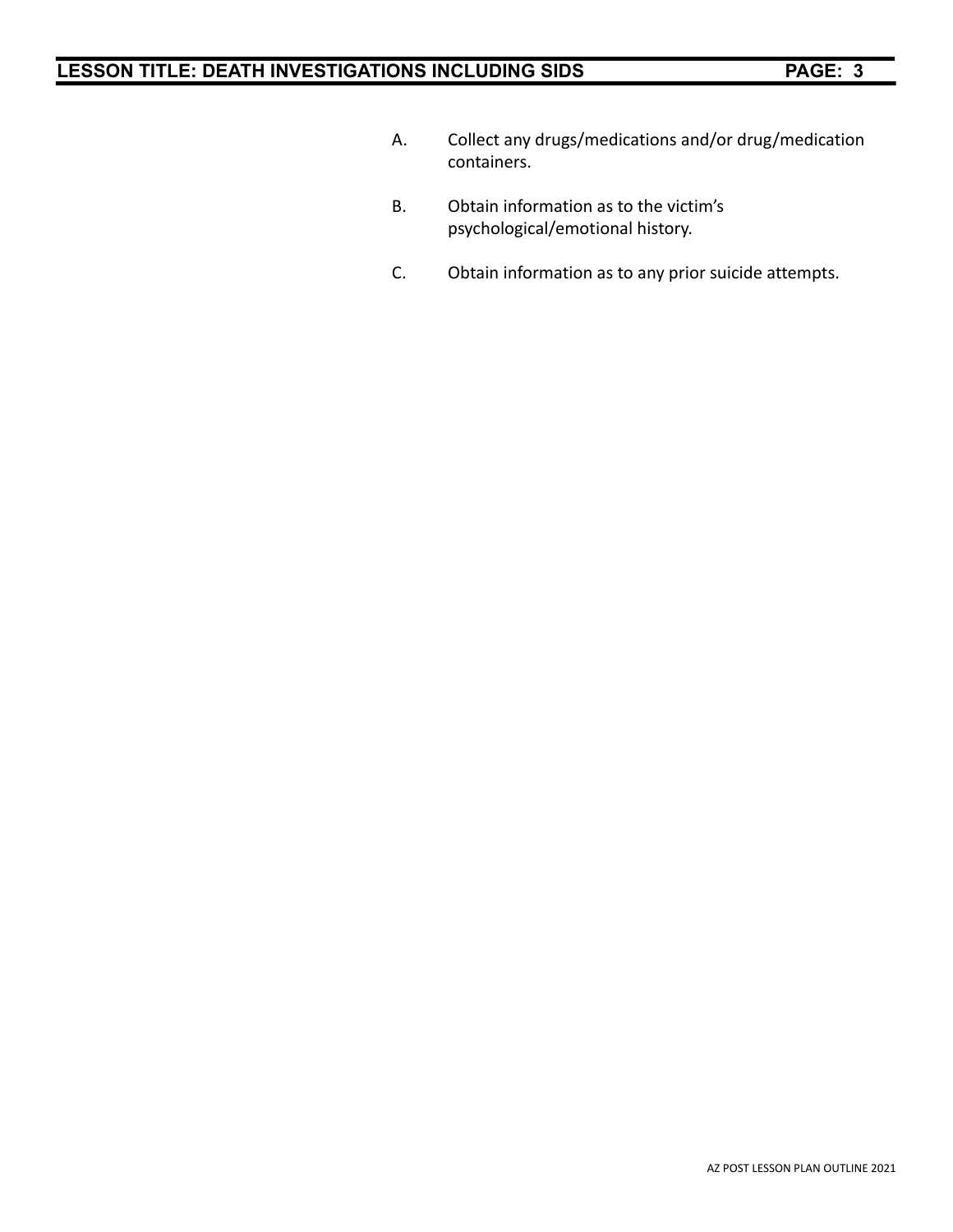| DATE FIRST PREPARED:             | <b>June 1995</b>                                         |                     |
|----------------------------------|----------------------------------------------------------|---------------------|
| <b>PREPARED BY:</b>              | Unknown                                                  |                     |
| <b>REVIEWED - REVISED:</b>       | <b>SME Committee</b>                                     | DATE: November 2000 |
| <b>REVIEWED - REVISED:</b>       | <b>Edward Reynolds</b>                                   | DATE: October 2001  |
| <b>REVIEWED - REVISED:</b>       | <b>SME Committee</b>                                     | DATE: May 2002      |
| <b>REVIEWED - REVISED:</b>       | <b>SME Committee</b>                                     | DATE: November 2005 |
| <b>REVIEWED - REVISED:</b>       | <b>POST Staff</b>                                        | DATE: March 2009    |
| <b>REVIEWED - REVISED:</b>       | Lt. Dave Kelly, ALEA                                     | DATE: November 2009 |
| <b>REVIEWED - REVISED:</b>       | AZPOST (DocX)                                            | DATE: December 2021 |
| <b>REVIEWED - REVISED:</b>       |                                                          | DATE:               |
| AZ POST - APPROVAL:              | <b>Richard Watling</b>                                   | DATE: November 2009 |
| AZ POST - APPROVAL:              | Lori Wait                                                | DATE: December 2021 |
| <b>INSTRUCTOR REFERENCES:</b>    |                                                          |                     |
| <b>CLASS LEVEL:</b>              | Student                                                  |                     |
| <b>TRAINING AIDS:</b>            | http://www.azleg.gov/ArizonaRevisedStatutes.asp          |                     |
| <b>INSTRUCTIONAL STRATEGY:</b>   | Interactive lecture and class discussion.                |                     |
| <b>SUCCESS CRITERIA:</b>         | 70% or higher on a written, multiple-choice examination. |                     |
| <b>COMPUTER FILE NAME:</b>       | 5.7 Death Investigations Including SIDS                  |                     |
| DATE RELEASED TO THE SHARE FILE: | May 27, 2022                                             |                     |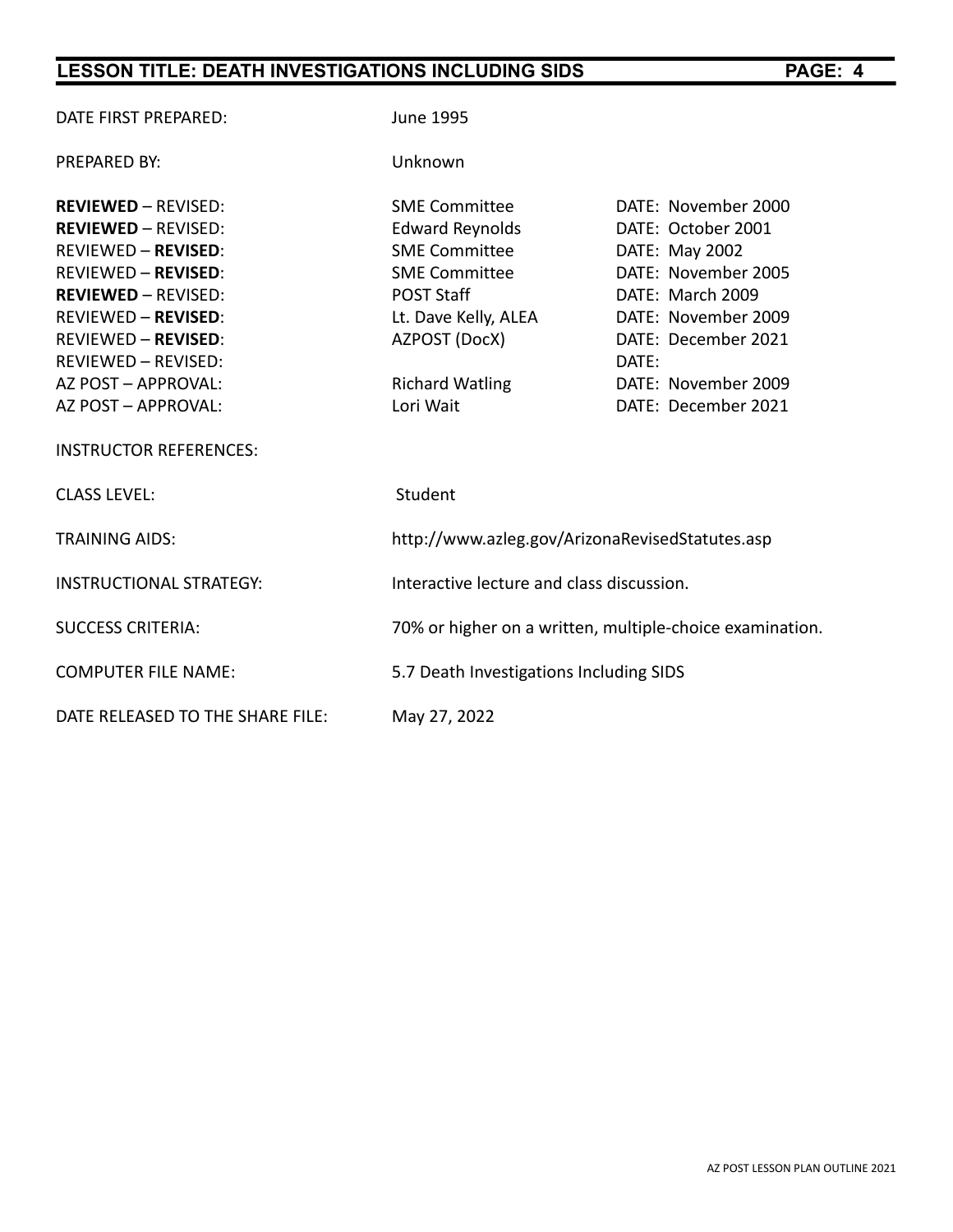| ı. |           | <b>INTRODUCTION</b>                                |                                    |              |  |
|----|-----------|----------------------------------------------------|------------------------------------|--------------|--|
|    | А.        |                                                    | Instructor - (self) introduction.  |              |  |
|    | <b>B.</b> |                                                    | Preview of performance objectives. |              |  |
| П. |           |                                                    | <b>DEATH INVESTIGATION</b>         | P.O.5.7.1    |  |
|    | А.        | Examine the body for signs of life (verify death). |                                    | P. O. 5.7.1A |  |
|    |           | 1.                                                 | Cold to touch.                     |              |  |
|    |           | 2.                                                 | No pulse.                          |              |  |
|    |           | 3.                                                 | No heartbeat.                      |              |  |
|    |           | 4.                                                 | No breathing.                      |              |  |
|    |           | 5.                                                 | Eyes fixed, crusty, cloudy.        |              |  |
|    |           | 6.                                                 | Presence of rigor mortis.          |              |  |
|    |           | 7.                                                 | Presence of post-mortem lividity.  |              |  |
|    |           | 8.                                                 | Animal/insect activity.            |              |  |
|    |           | 9.                                                 | Putrefaction/decomposition.        |              |  |
|    |           | 10.                                                | Skin slippage.                     |              |  |
|    |           | 11.                                                | Adipocere.                         |              |  |
|    |           | 12.                                                | Mummification.                     |              |  |
|    | <b>B.</b> | Determine manner of death.                         |                                    | P. O. 5.7.1B |  |
|    |           | 1.                                                 | Accidental:                        |              |  |
|    |           |                                                    | Airplane crash.<br>a.              |              |  |
|    |           |                                                    | Electrocution.<br>b.               |              |  |
|    |           |                                                    | Industrial.<br>c.                  |              |  |
|    |           |                                                    | Drowning.<br>d.                    |              |  |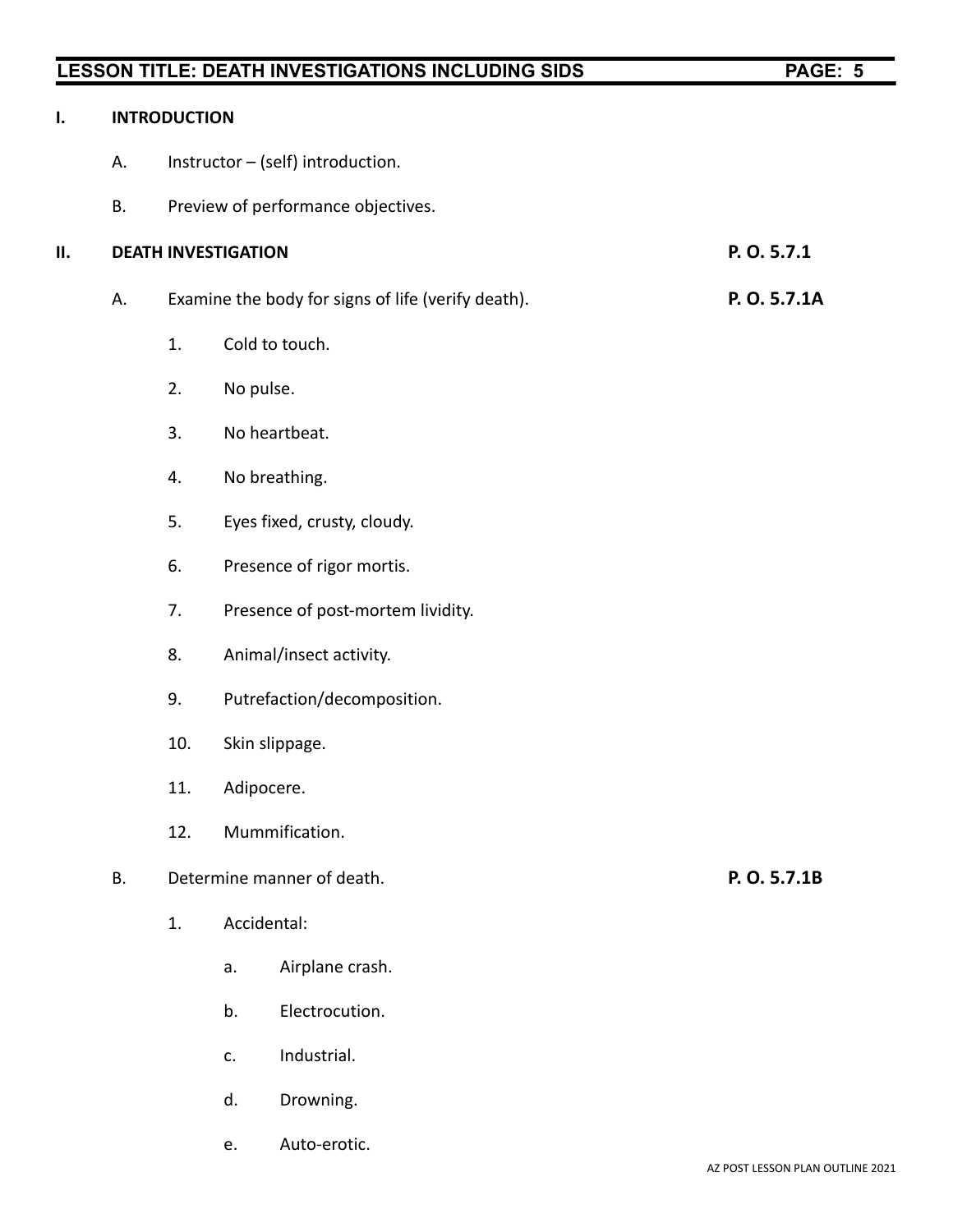| 2. |    | Natural death (doctor will sign): | P. O. 5.7.1D2                                                                             |               |
|----|----|-----------------------------------|-------------------------------------------------------------------------------------------|---------------|
|    |    | a.                                | Heart attack.                                                                             |               |
|    |    | b.                                | Cancer.                                                                                   |               |
|    |    | c.                                | Diabetes.                                                                                 |               |
|    |    | d.                                | Various other diseases.                                                                   |               |
| 3. |    |                                   | Apparent natural death which should be referred to the Medical Examiner.<br>P. O. 5.7.1D1 |               |
|    | 4. |                                   | Suicide:                                                                                  |               |
|    |    | a.                                | Gunshot.                                                                                  |               |
|    |    | b.                                | Hanging.                                                                                  |               |
|    |    | c.                                | Poisoning.                                                                                |               |
|    |    | d.                                | Carbon monoxide inhalation.                                                               |               |
|    |    | e.                                | Suffocation or physical injury.                                                           |               |
|    |    | f.                                | Slashing wrists.                                                                          |               |
| 5. |    | Unknown:                          |                                                                                           |               |
|    |    | a.                                | Found dead.                                                                               |               |
|    |    | b.                                | No sign of foul play.                                                                     |               |
|    |    | c.                                | No sign of natural death.                                                                 |               |
|    |    | d.                                | No doctor to sign.                                                                        |               |
| 6. |    |                                   | Homicide (requiring specialized investigative assistance):                                | P. O. 5.7.1D3 |
|    |    | a.                                | Gunshot.                                                                                  |               |
|    |    | b.                                | Knife.                                                                                    |               |
|    |    | c.                                | Blunt force.                                                                              |               |

d. Multiple deaths.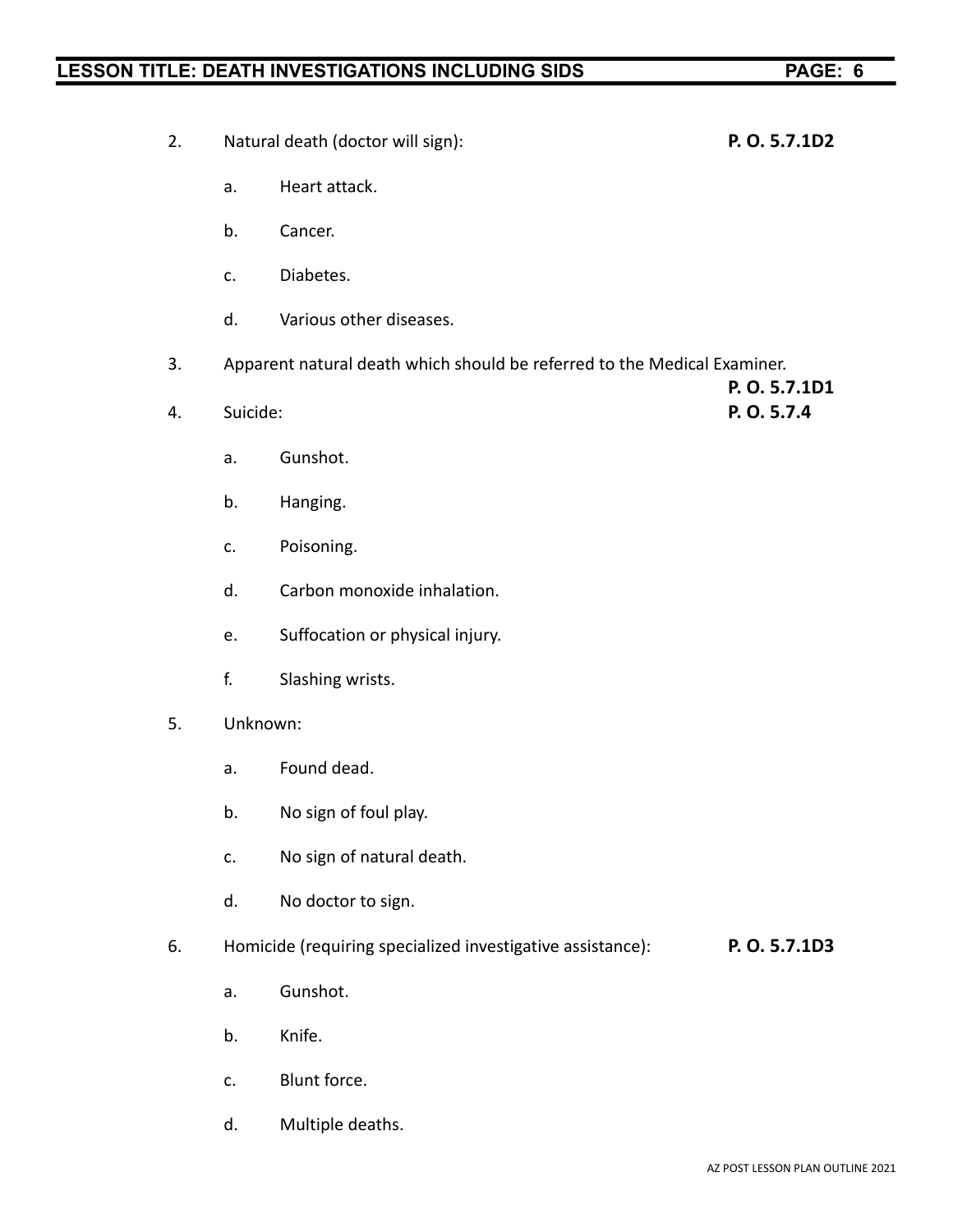|     |           | LESSON TITLE: DEATH INVESTIGATIONS INCLUDING SIDS                       | PAGE: 7     |
|-----|-----------|-------------------------------------------------------------------------|-------------|
|     |           | Describe physical condition and location of the body.<br>7.             | P.O.5.7.1C  |
| Ш.  |           | <b>DEATH INVESTIGATION TERMS</b>                                        | P. O. 5.7.5 |
|     | А.        | Abrasion.                                                               |             |
|     | <b>B.</b> | Ante mortem.                                                            |             |
|     | C.        | Contusion.                                                              |             |
|     | D.        | Incision.                                                               |             |
|     | Ε.        | Laceration.                                                             |             |
|     | F.        | Lividity.                                                               |             |
|     | G.        | Rigor mortis.                                                           |             |
|     | Η.        | Post mortem.                                                            |             |
| IV. |           | SPECIAL CONSIDERATIONS FOR CONDUCTING A SUICIDE INVESTIGATION           | P. O. 5.7.6 |
|     | А.        | Collect any drugs/medications and/or drug/medication containers.        |             |
|     | Β.        | Obtain information as to the victim's psychological/ emotional history. |             |
|     | C.        | Obtain information as to any prior suicide attempts.                    |             |
| V.  |           | DUTIES OF FIRST RESPONDING OFFICERS                                     |             |
|     | А.        | Render aid first.                                                       |             |
|     |           | CPR?<br>1.                                                              |             |
|     |           | Treat wounds.<br>2.                                                     |             |
|     |           | 3.<br>Stabilize and prevent shock.                                      |             |
|     |           | Make individuals comfortable.<br>4.                                     |             |
|     |           | Remove them from the danger area if necessary.<br>5.                    |             |

- B. Protection of the scene.
	- 1. Set up barriers/crime scene tape.
	- 2. Stand guard and prevent destruction of evidence.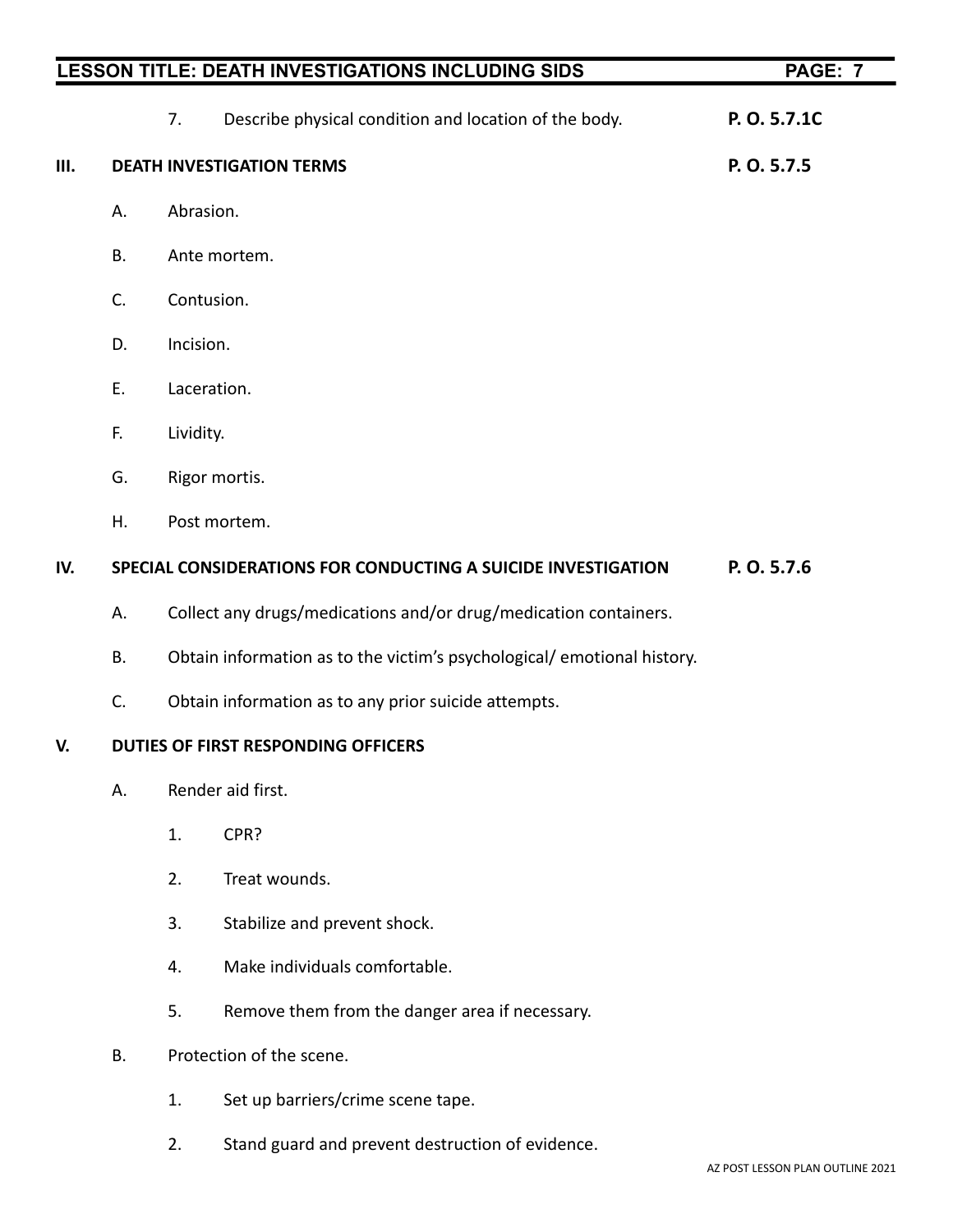- 3. Remove people/witnesses from the scene.
- 4. If possible, cover delicate items of evidence (i.e., casings, bullets, etc.).
- C. Direct in securing back-up officers.
	- 1. Ensure safe arrival.
	- 2. Prevent destruction of evidence with vehicles or footwear.
- D. Arrest of suspect.
	- 1. If reasonable, detention would be allowed under exigent circumstances even if probable cause did not exist.
	- 2. You may question him/her without Miranda if you are on a fact-finding mission to determine if a crime occurred.
		- a. As soon as he/she is the focus of the investigation, you should stop questioning him/her.
		- b. Do not give Miranda.
	- 3. Make notes of all statements as soon as practical.
		- a. Your accurate recall of the facts will be critical at trial.
		- b. Try to write down exact quotes, if possible.
	- 4. After questioning has stopped, make note of spontaneous unsolicited statements.
	- 5. Make note of the suspect's demeanor, physical condition, emotional state, clothing and injuries including redness to certain parts of the body that might go away in time.
	- 6. What was the suspect doing when you first saw him/ her.
	- 7. Note the time first observed.
	- 8. Note the lighting/weather conditions when you arrive.
	- 9. If you turn on a light, leave it on, but let someone know you did.
	- 10. If you have to touch or move objects, so be it, but let investigators know.
	- 11. Do not unload weapons!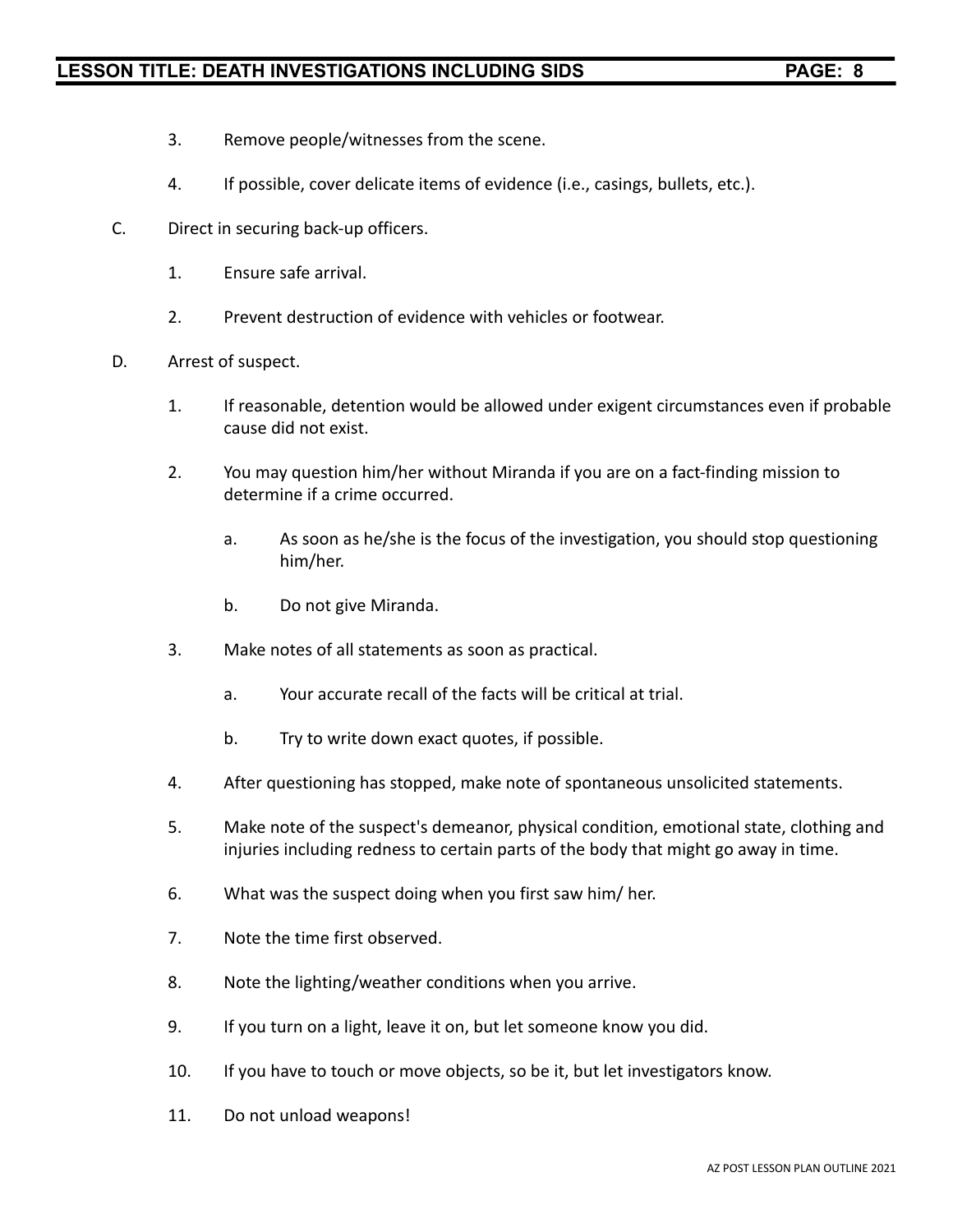- 12. Do not move a weapon unless you absolutely have to.
- 13. Assign someone to guard it rather than disturb it.
- 14. Do not assume any death scene is anything other than a homicide scene. Treat all scenes with care.
- 15. If a suspect invoked his/her rights or asked about, or for, an attorney, write down his/her exact request or invocation.
	- a. Sometimes these statements are not official invocations of Miranda.
	- b. Let the experts determine.
	- c. No matter what, stop questioning him/her at this point!
	- d. Do not let others question him/her until investigators arrive.
	- e. Let investigators know exactly what was said ASAP.
- 16. Separate from others.
- E. Detention of investigative leads/witnesses.
	- 1. Separate from each other.
	- 2. Treat statements the same as suspects.
- F. Be prepared to expand the scene, if necessary.
	- 1. The scene can always be reduced later, but sometimes enlarging the scene too late results in the loss of critical evidence.
	- 2. Always start out big.
	- 3. Do not brief patrol supervisors in the scene.
	- 4. Do not discuss the scene, evidence or statements within earshot of the media or other persons.
	- 5. Be aware of technology that allows easy listening to your conversations (i.e., boom/amplified microphones).
- G. Start a scene roster.
	- 1. Identify everyone entering the scene.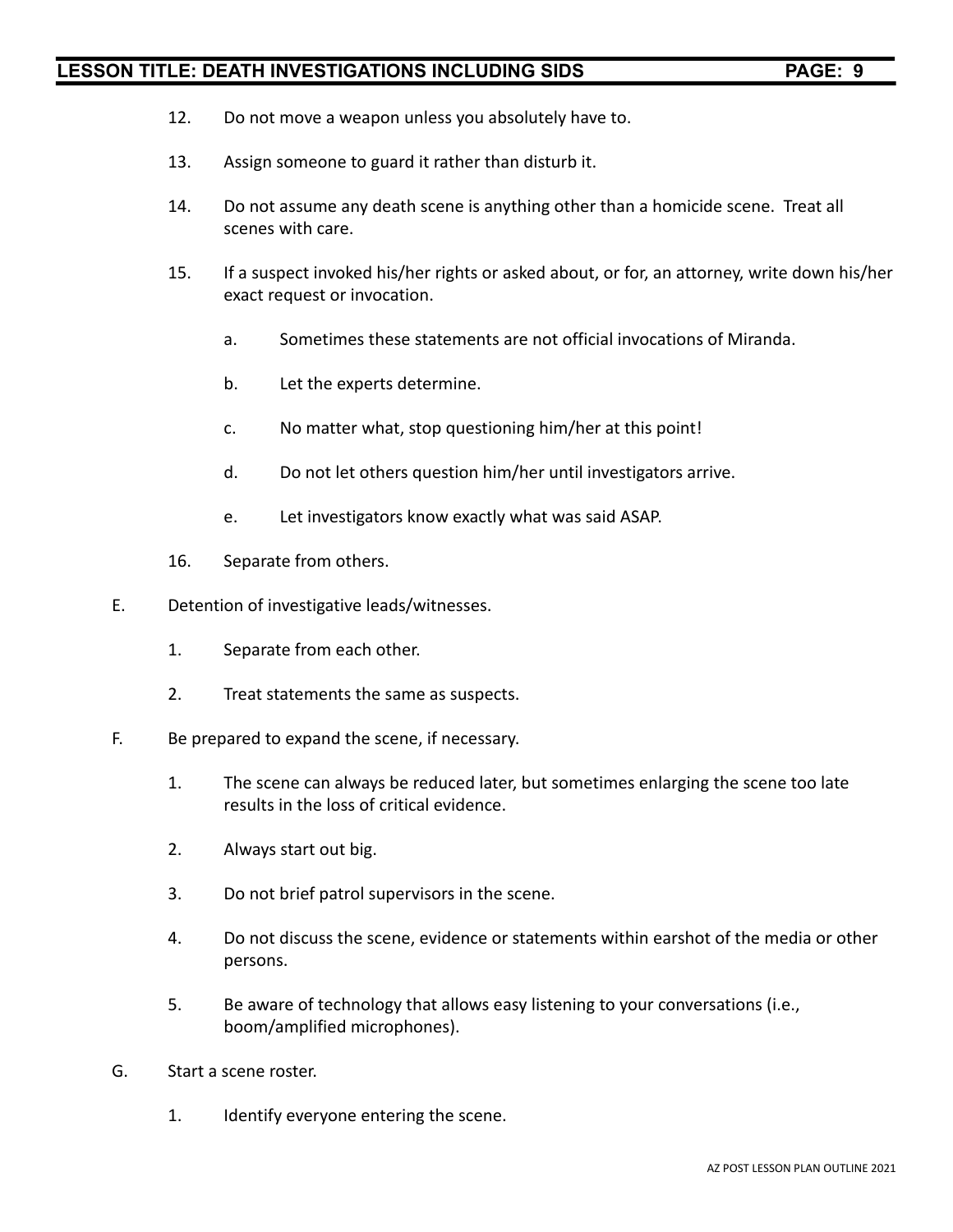- 2. Turn over the roster to investigators.
- H. Briefing.
	- 1. Turn over all information to investigators.
	- 2. Do not think that the person will tell the same story to the detectives; if they lied, they probably cannot tell the same story twice or they may tell you the truth, but lie to the investigators.
	- 3. If you think you saw something important or suspicious, trust your instincts and tell an investigator. You may be the only person that noticed this.

#### **VI. INDICATORS FOR SUDDEN INFANT DEATH SYNDROME (SIDS) P. O. 5.7.2**

- A. Death generally occurs within one (1) year of birth. *INSTRUCTOR NOTE: S.I.D.S. is not a cause of death, but a classification.*
- B. Death generally occurs during a sleep period.
- C. SIDS infants appear to have been healthy. *INSTRUCTOR NOTE: Do not confuse SIDS with hidden abuse.*
- D. Generally, there are no visible signs of trauma.
- E. Frothy or blood-tinged mucus or vomit may be present in, or around, the nose and/or mouth.

#### **VII. DEATH NOTIFICATION PROCEDURES**

- A. Notify in person if at all possible.
- B. Have another family member present or nearby, if possible.
- C. Make notification direct and factual.
	- 1. Do not beat around the bush.
	- 2. Use plain language (i.e., "dead," "died," etc.).
	- 3. Do not use terms like expired, checked out or big cloud in the sky.
	- 4. There is no easy way to do this so do not sugar coat it.
	- 5. Do not be harsh or disrespectful.
	- 6. Some details are better off unsaid.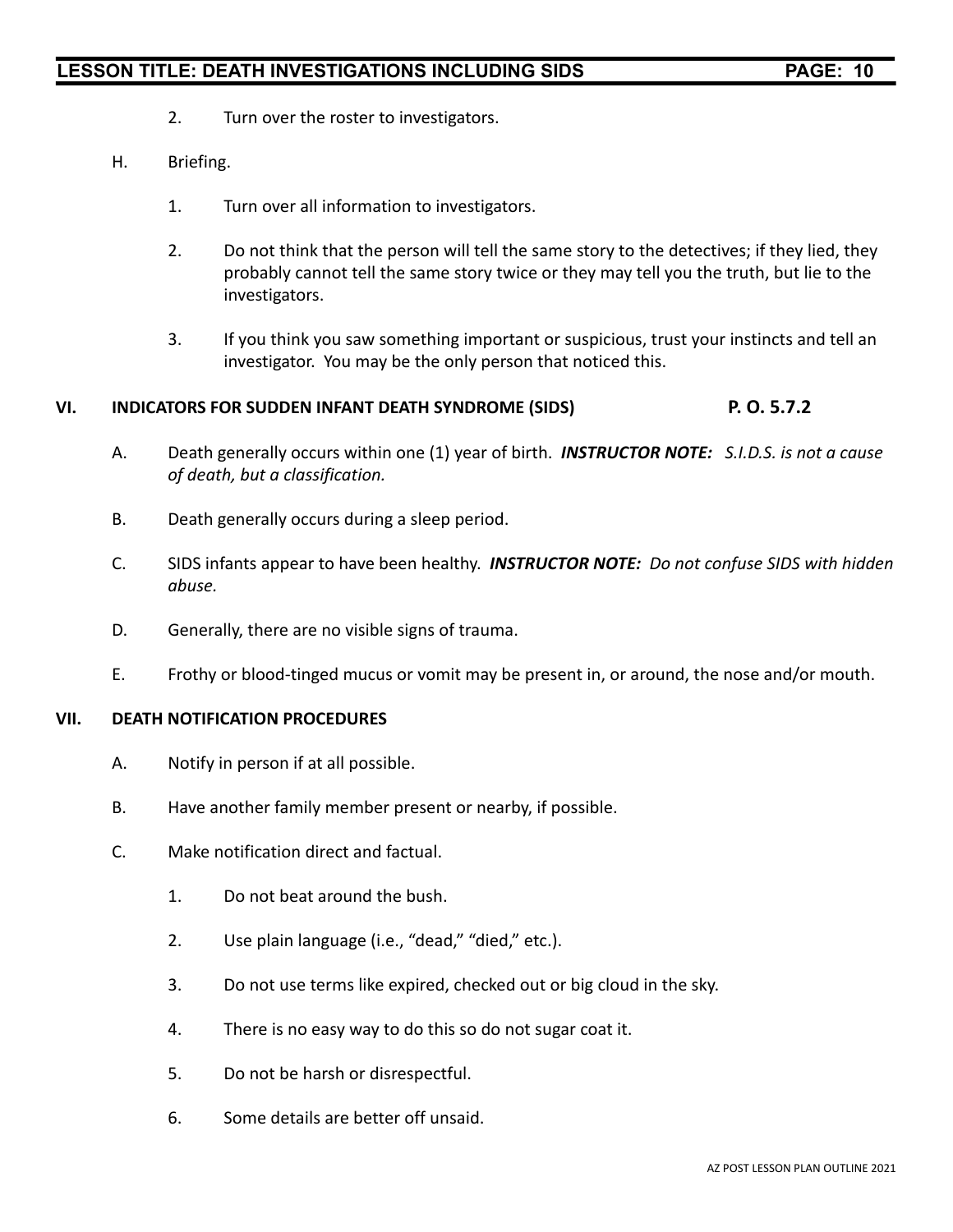- 7. Have a phone number handy for them to get more information and support.
- D. Show compassion.
	- 1. It is okay to put your arm around them and say you are sorry this happened. At the time, you may be all the support they have.
	- 2. No jokes or laughing.
	- 3. If other officers are in the area laughing, move away from them first.
- E. Do not hurry.
	- 1. Take the time to do it correctly and accurately.
	- 2. Make sure that before you leave, they are with someone who will help them. If no one is available, call for a social worker (i.e., fire department volunteer).
	- 3. Offer to call a friend or family member for them.
- F. Review your notification.
	- 1. Could it have been done better?
	- 2. Learn from your mistakes.
	- 3. Watch how others do it. Volunteer to go with another officer on one before you do one and watch what happens.
- G. Legal responsibility for pronouncing a person dead. **P. O. 5.7.3**
	- 1. A.R.S. 11-593. Reporting of certain deaths; failure to report; classification. *INSTRUCTOR NOTE: Most agencies have policies in place concerning death notifications.*
		- a. Any person having knowledge of the death of a human being including a fetal death shall promptly notify the nearest peace officer of all information in the person's possession regarding the death and the circumstances surrounding it under any of the following circumstances:
			- i. Death when not under the current care of a physician or nurse practitioner for a potentially fatal illness or when an attending physician or nurse practitioner is unavailable to sign the death certificate.
			- ii. Death resulting from violence.
			- iii. Deaths occur suddenly when in apparent good health.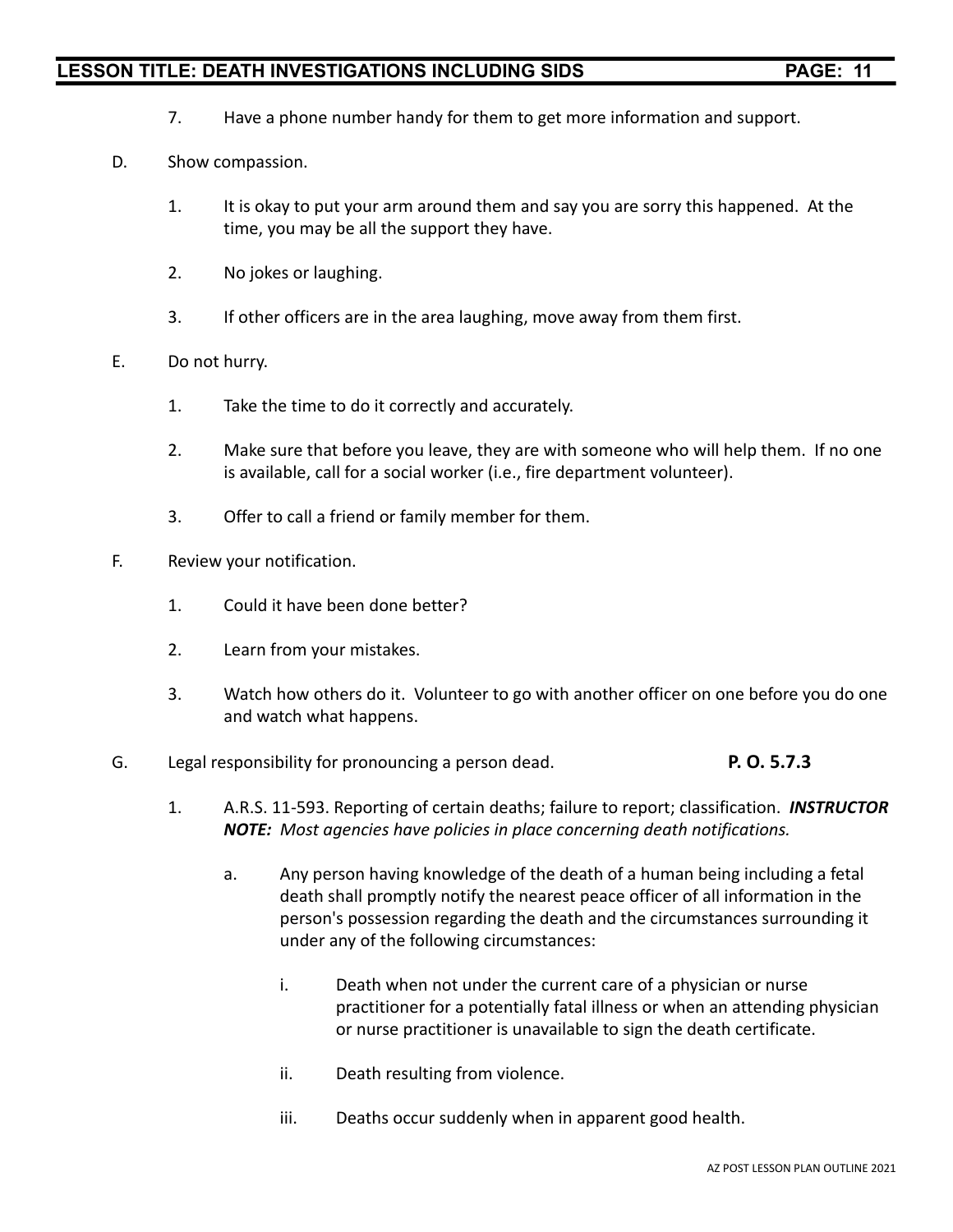- iv. Death occurring in a prison.
- v. Death of a prisoner.
- vi. Death occurring in a suspicious, unusual or unnatural manner.
- vii. Death from disease or accident believed to be related to the deceased's occupation or employment.
- viii. Death believed to present a public health hazard.
- ix. Death occurring during, in association with or as a result of anesthetic or surgical procedures.
- x. Unidentifiable bodies.
- B. The peace officer shall promptly notify the county medical examiner or alternate medical examiner and, except in deaths occurring during, in association with or as a result of surgical or anesthetic procedures from natural diseases, shall promptly make or cause to be made an investigation of the facts and circumstances surrounding the death and report the results to the medical examiner or alternate medical examiner. If there is no county medical examiner or alternate medical examiner appointed and serving within the county, the county sheriff shall be notified by the peace officer and the sheriff shall in turn notify and secure a licensed physician having the qualifications of an alternate medical examiner to perform the death investigation or to arrange for an autopsy.
- C. Every person who knows of the existence of a body where death occurred as specified in subsection A of this section and who knowingly fails to notify the nearest peace officer as soon as possible unless the person has good reason to believe that notice has already been given is guilty of a class 2 misdemeanor.
- D. If the deceased was under treatment for accident or illness by prayer or spiritual means alone, in accordance with the tenets and practices of a well-recognized church or religious denomination, and death occurred without a physician or nurse practitioner in attendance, the person who has knowledge of the death shall report all information in the person's possession regarding the death and circumstances surrounding it directly to the county medical examiner or the alternate medical examiner who may waive an external examination or autopsy if the county medical examiner or alternate medical examiner is satisfied that the death of the person resulted from natural causes.
- E. Each county shall provide to the department of public safety fingerprints of all deceased persons for whom the circumstances of death require an external examination or autopsy and whose deaths are required to be investigated pursuant to this section. These fingerprints shall be on a form provided by the department of public safety and shall be accompanied by such other information regarding the physical description and the date and place of death as the department of public safety may require. Fingerprints taken pursuant to this section shall be used only for the purpose of purging criminal history files. All information and data in the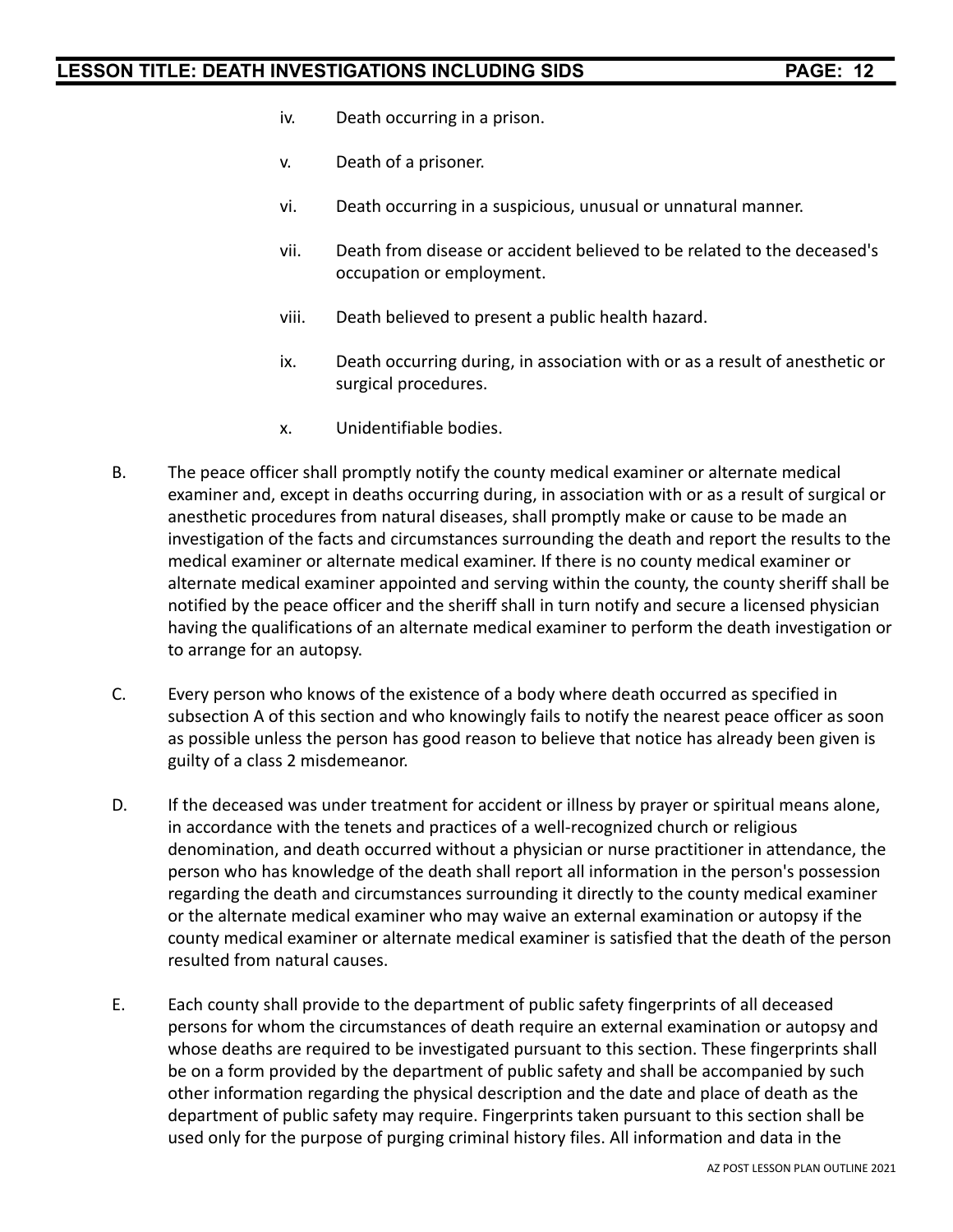department of public safety that are furnished in compliance with this section are confidential and may be disclosed only on written approval of the director of the department of public safety to the juvenile court, social agencies, public health and law enforcement agencies licensed or regulated by this state.

#### **VIII. THE PHYSICAL AND PSYCHOLOGICAL ASPECTS OF DEATH INVESTIGATION.**

- A. Slide show. *INSTRUCTOR NOTE: Optional if available.*
	- 1. Various gunshot wounds.
	- 2. Various knife wounds.
	- 3. Axe wounds.
	- 4. Wound patterns.
	- 5. Incisions.
	- 6. Lacerations.
	- 7. Contusions.
	- 8. Blunt force trauma.
	- 9. Aircraft accidents.
	- 10. Drownings.
	- 11. Hangings.
	- 12. Auto erotica.
	- 13. Building jumpers.
	- 14. Various industrial deaths.
	- 15. Obesity-related death.
	- 16. High profile homicide scenes.
	- 17. Multiple homicide scenes.
	- 18. S.I.D.S. death.
- B. Officer mental well being and coping mechanisms.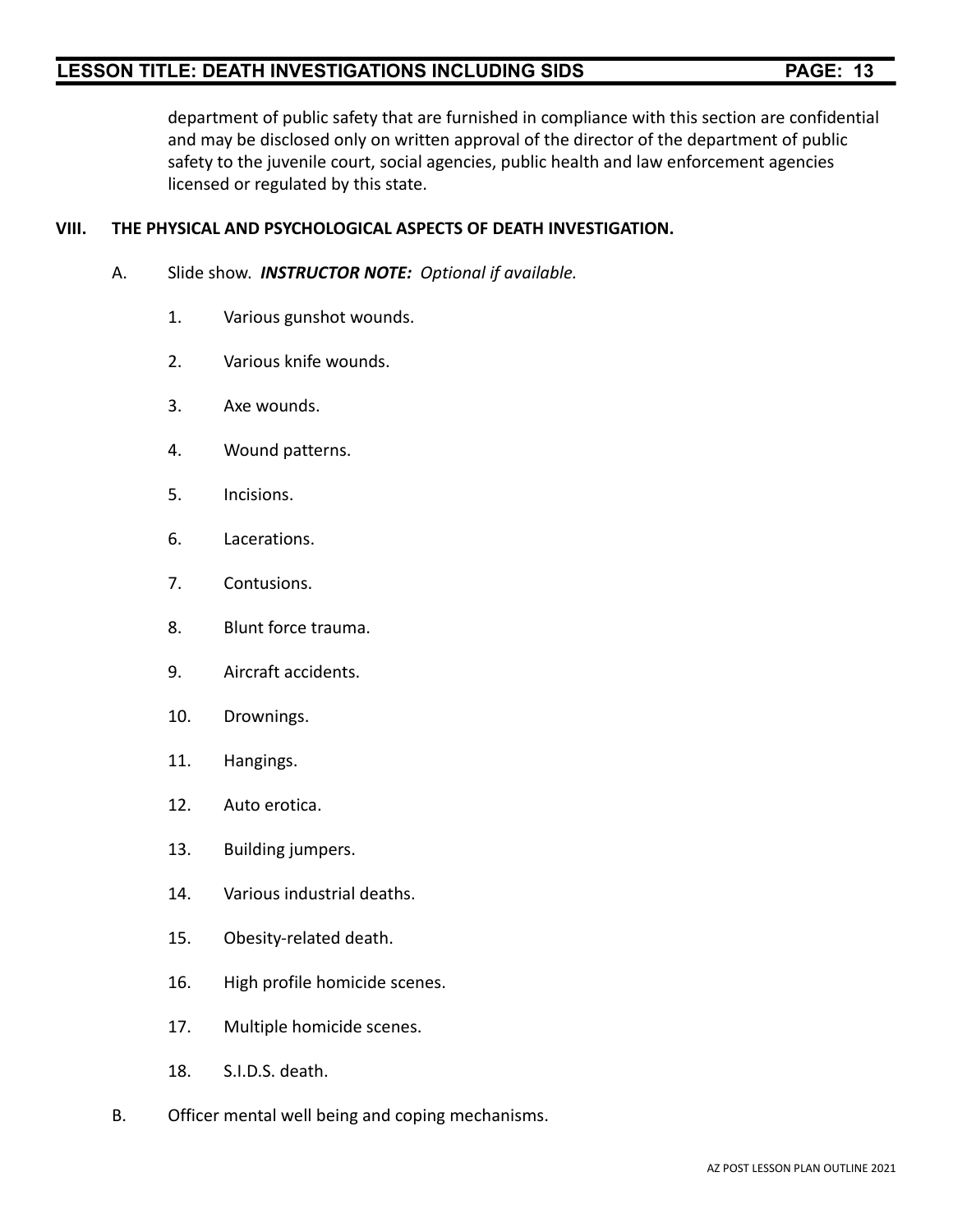- 1. Separate yourself from the despair and trauma involved.
- 2. Tell yourself, "It is just a crime scene," a thing instead of a person.
- 3. Do not take it home.
- 4. Talk with other officers.
- 5. Prepare yourself ahead of time for what you will see (like this class).
- 6. "Gallows humor" is not all bad, but be very discreet and do not do it in public view.

#### **IX. PROCEDURES AND PRACTICES OF HOMICIDE INVESTIGATION**

- A. Explain to students how knowledge of what homicide investigators do may help them understand all these procedures.
- B. Walk students through a completed homicide investigation from start to finish, explaining their role in the investigation and how it affects the outcome of the entire case.

#### **X. DEATH INVESTIGATION REPORT WRITING**

- A. Prepare a handout for students to use to assist them in including all the necessary information for the various types of death reports they may have to author. This handout should include the following information: *INSTRUCTOR NOTE: Instructor preference.*
- B. Natural death.
	- 1. Family doctor will sign (under a doctor's care).
	- 2. Being treated for a potentially fatal illness.
	- 3. Check records and warrants that need to be expunged (usually a letter or teletype to the court of jurisdiction is required).
- C. Victim (first, middle and last names).
	- 1. Date of birth, physical description and social security number.
	- 2. Address residing at and telephone number.
	- 3. Employer (name, address and telephone number).
- D. Next of kin.
	- 1. Complete name and date of birth.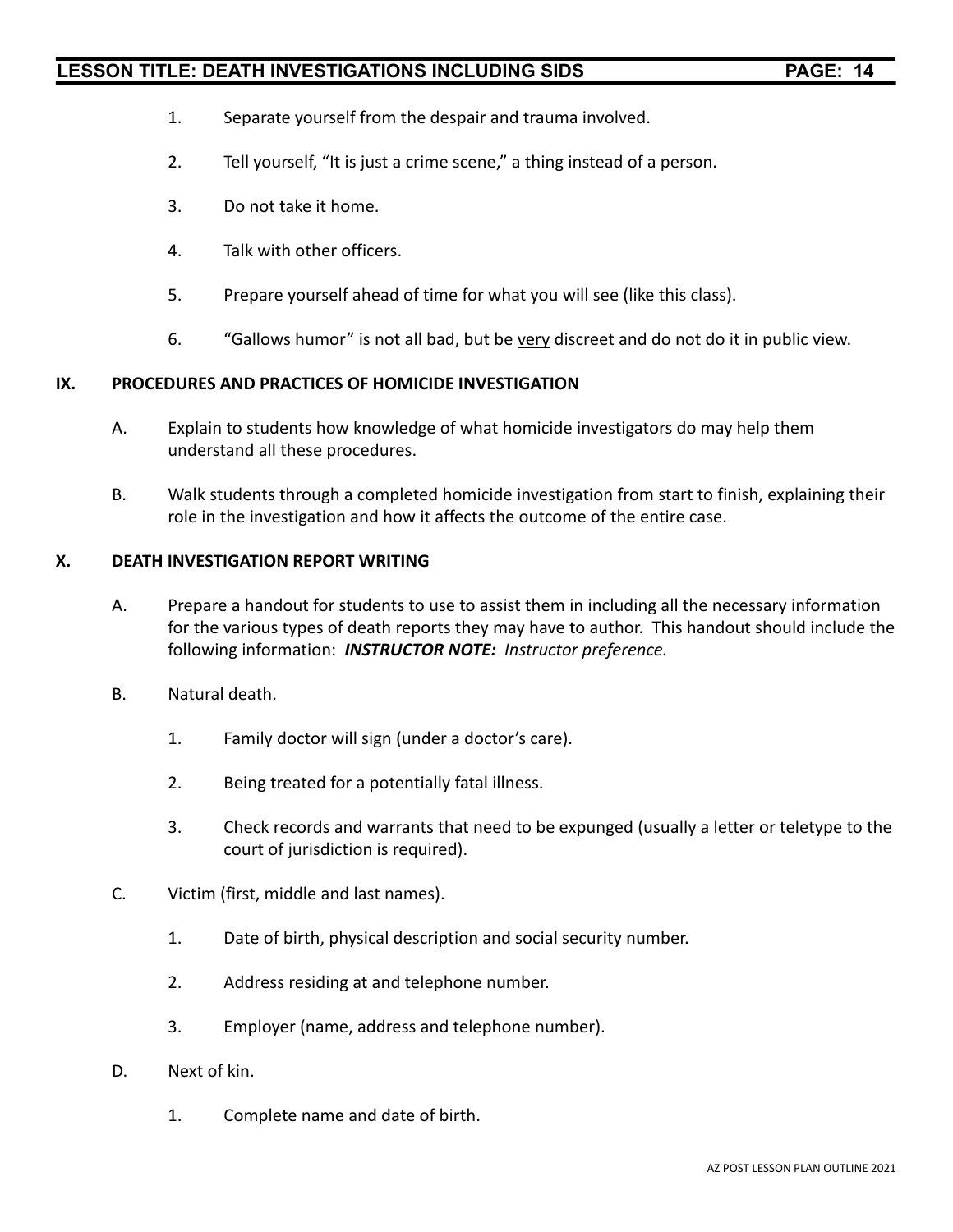- 2. Address residing at and relationship.
- 3. Telephone number.
- 4. Employer (name, address and telephone numbers).
	- a. If not known, state "unknown."
	- b. If not able to locate so state.
- E. Witnesses.
	- 1. Complete name and date of birth.
	- 2. Address residing at.
	- 3. Telephone number.
	- 4. Employer (name, address and telephone number).
- F. Investigative leads:
	- 1. Complete name and date of birth.
	- 2. Address residing at.
	- 3. Telephone number.
	- 4. Employer (name, address and telephone number).
- G. Paramedics.
	- 1. Name(s), shift and station.
	- 2. Address and telephone number.
- H. Mortuary: Family request name and rotation from O.M.E. name (address and telephone number not required, but helpful).
	- 1. Property list property impounded.
	- 2. List "none" if none.
	- 3. Name of person and relationship released to.
- I. Vehicle.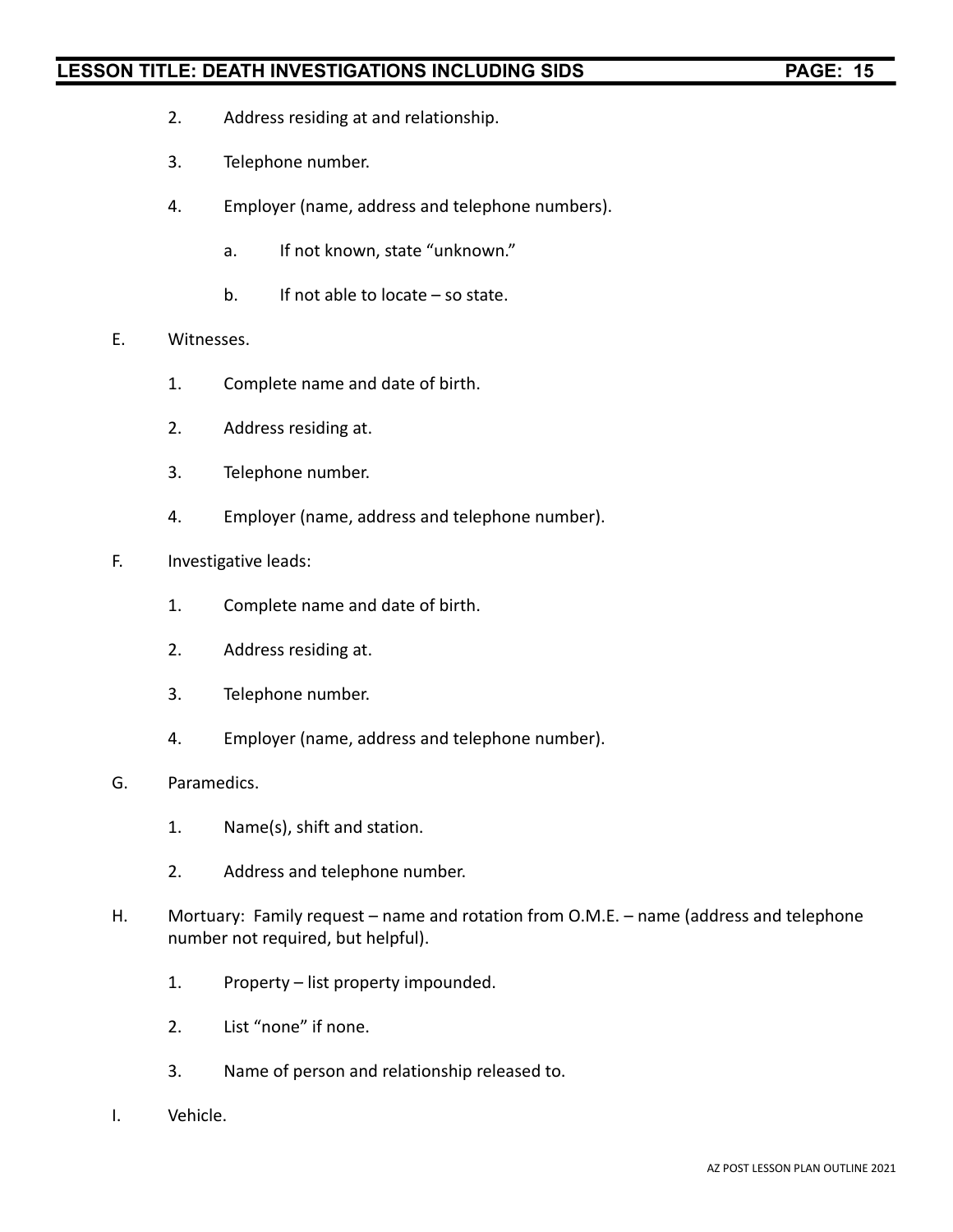- 1. Describe and note disposition.
- 2. Records check.
- J. List criminal record number (needed to morgue out records).
	- 1. Note if a victim of recent assault or accident.
- K. Medical history.
	- 1. Doctor that has previously treated the victim.
	- 2. Name, address and telephone number treated for.
- L. Officers involved:
	- 1. Name(s), rank and serial number (what they did).
	- 2. Latent print examiner.
- M. Synopsis.
	- 1. Who, what, when, where and how.
- N. Narrative (title of report: Natural, homicide, suicide or death unknown). All reports will include the following:
	- 1. Who was contacted and information they provided.
	- 2. Scene as you found it.
	- 3. Type of structure.
	- 4. Secure, entry forced?
	- 5. Lights on or off and which ones?
	- 6. Weather conditions.
	- 7. Victim's activities just prior to death can they be determined?
	- 8. Circumstances surrounding the death complaining of pain, shortness of breath, vomiting, bleeding, etc.
	- 9. Accidental fall, electrocution, etc.
	- 10. Sudden or unexpected.